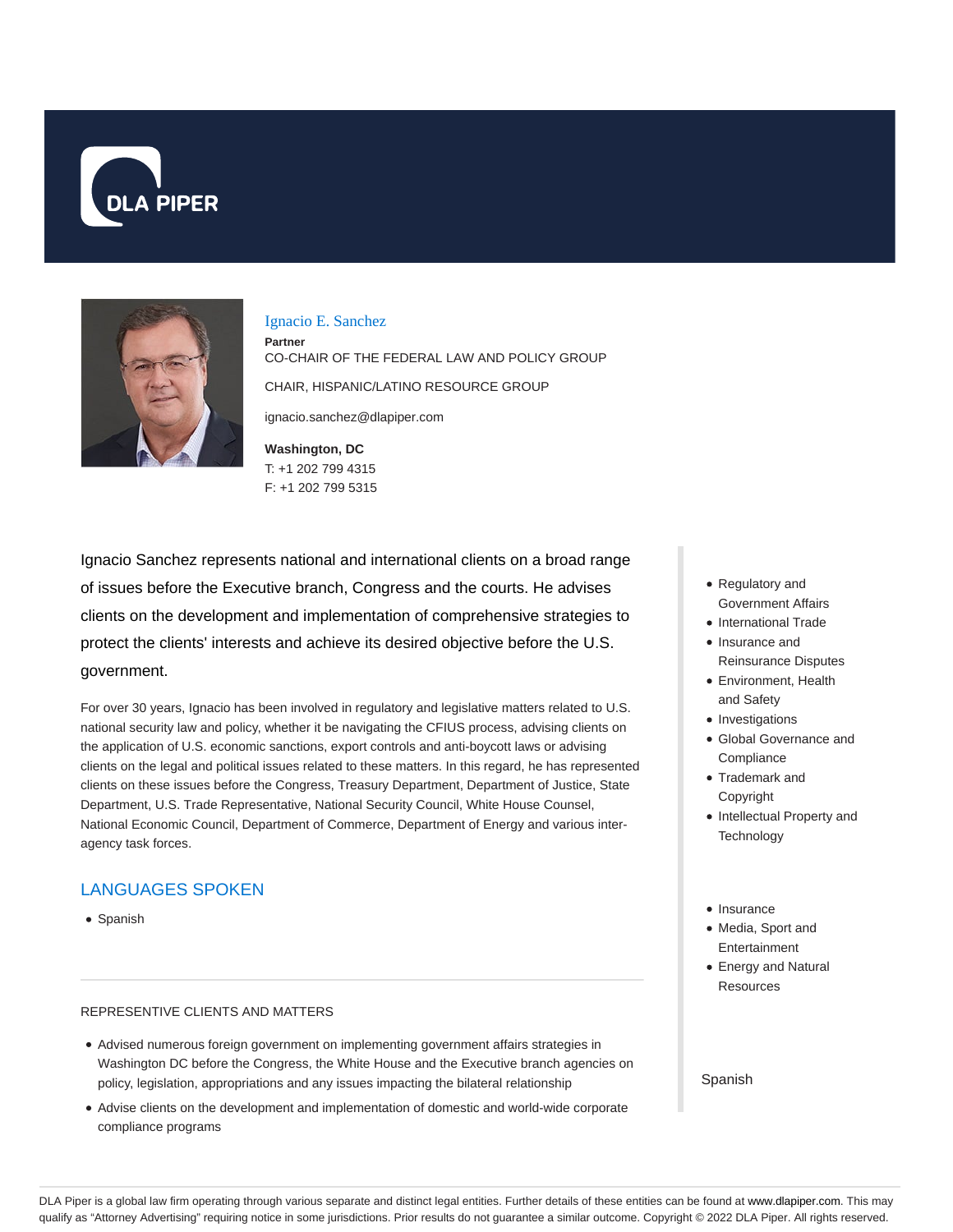- Represent numerous foreign and domestic entities in obtaining regulatory approval from the Committee on Foreign Investment in the United States (CFIUS) for international transactions involving the acquisition of companies or assets in the U.S.
- Advise numerous global clients on sanctions compliance, voluntary disclosures and enforcement proceedings before US agencies with applicable jurisdiction
- Advise many commercial clients on legislation and regulatory matters affecting their business interests
- Represent numerous clients in commercial disputes including but not limited to trademark litigation, environmental and toxic tort litigation, franchise disputes, product liability, RICO and breach of contract cases

#### CONGRESSIONAL TESTIMONY

Due to Ignacio's experience on national security related matters, he has been called on to render testimony at Congressional hearings before the:

- International Economic Policy and Trade subcommittee of the U.S. House of Representative's International Relations Committee concerning U.S. sanctions' policy and disputes relative to those policies before the World Trade Organization
- Western Hemisphere subcommittee of the U.S. Senate's Foreign Relations Committee concerning the extraterritorial reach of U.S. sanctions
- Trade subcommittee of the U.S. House of Representative's Ways and Means Committee on the Legal and Economic Relationship between the United States and Cuba
- Courts and Intellectual Property subcommittee of the US House of Representative's Judiciary Committee on issues related to government confiscations

## CREDENTIALS

# Admissions

- District of Columbia
- Florida

# **Education**

- J.D., University of Miami 1986
- B.S., Civil Engineering, University of Miami 1982

## **Courts**

- United States Court of Appeals for the Eleventh Circuit
- United States District Court for the Middle District of Florida
- United States District Court for the Southern District of Florida

## **Memberships**

American Bar Association

Cuban American Bar Association

Trustee, Wilson Council, Woodrow Wilson Center for International Scholars

Trustee, Connelly School of the Holy Child

## Presidential Appointments

Pursuant to an appointment by President George W. Bush, Ignacio served (2005 – 2011) as a member of the board of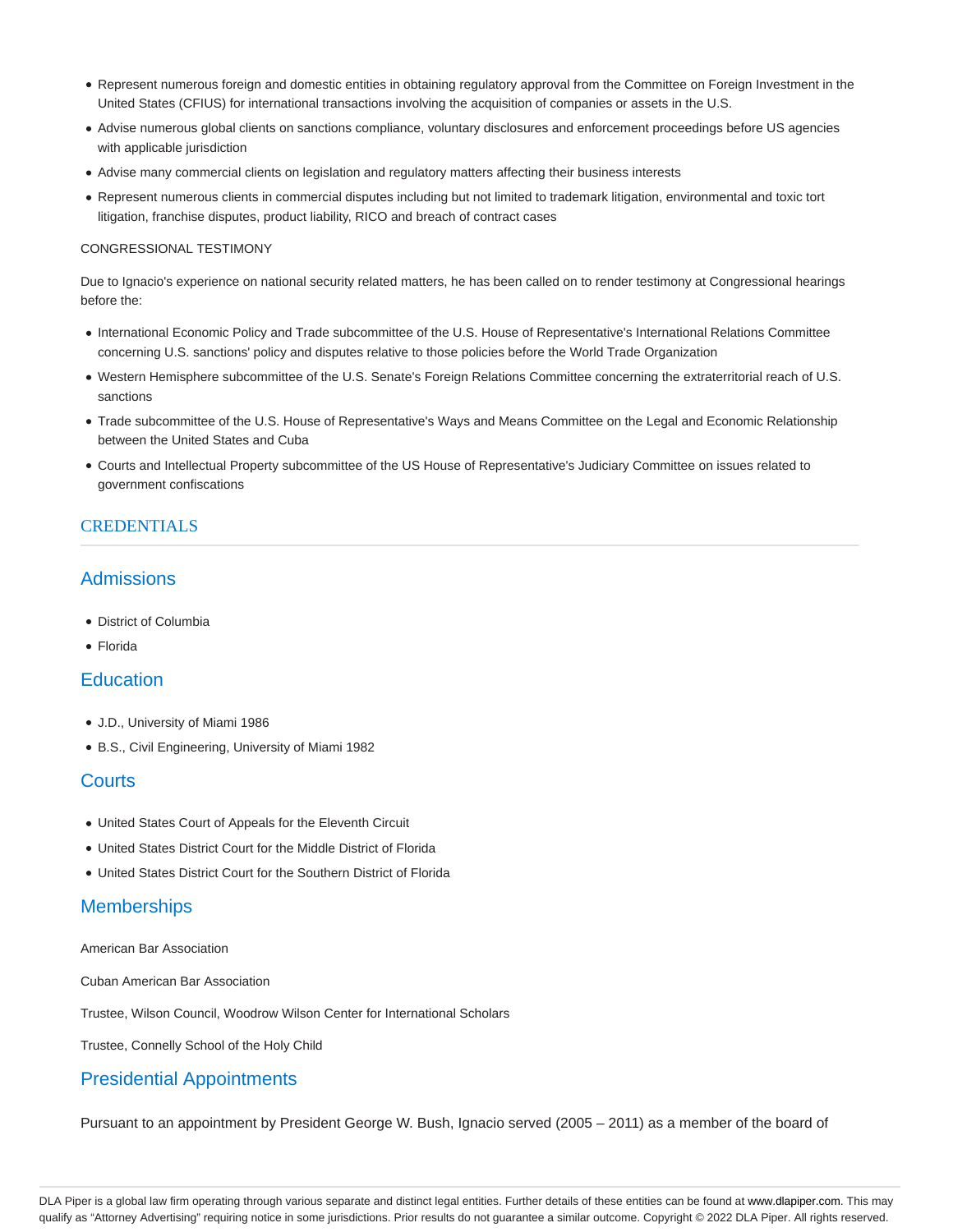trustees of the Woodrow Wilson International Center for Scholars, the living national memorial to President Wilson. The Center, headquartered in Washington, DC, was established by Congress in 1968.

Ignacio served on the 2000 Bush-Cheney Transition Team as the director of the policy advisory committees for the Department of the Treasury and for the Office of the US Trade Representative.

### INSIGHTS

## **Publications**

**Coming soon: a national security screening mechanism for outbound investments**

28 June 2022 The US would not be alone in regulating outbound investment.

**Global Sanctions Update**

8 March 2022 Global Sanctions Alert

Our International Trade team have summarised the latest developments in global sanctions and how to navigate the implications on your business.

**Ukraine crisis: updates to UK, EU and US sanctions in the second 'phase' of the international response**

1 March 2022 Global Sanctions Alert As at 6pm GMT on Monday, 28 February 2022, and in addition to those measures outlined in the 'first phase' of the international community's response to the situation in Ukraine, the UK, EU and US has announced the following sanctions measures

**US imposes further sanctions and export controls against Russia**

25 February 2022 Global Sanctions Alert The White House emphasized that these newly announced sanctions and export controls will be complemented with similar measures imposed by US allies and partners.

**New US sanctions in response to Russia's actions against Ukraine**

23 February 2022 Global Sanctions Alert Additional sanctions are expected that will target Russia's financial, technology, and defense sectors.

**The US, EU and UK implement the 'first phase' of New Sanctions in response to Russia's recognition of the independence of the Donetsk and Luhansk regions**

23 February 2022

DLA Piper is a global law firm operating through various separate and distinct legal entities. Further details of these entities can be found at www.dlapiper.com. This may qualify as "Attorney Advertising" requiring notice in some jurisdictions. Prior results do not guarantee a similar outcome. Copyright @ 2022 DLA Piper. All rights reserved.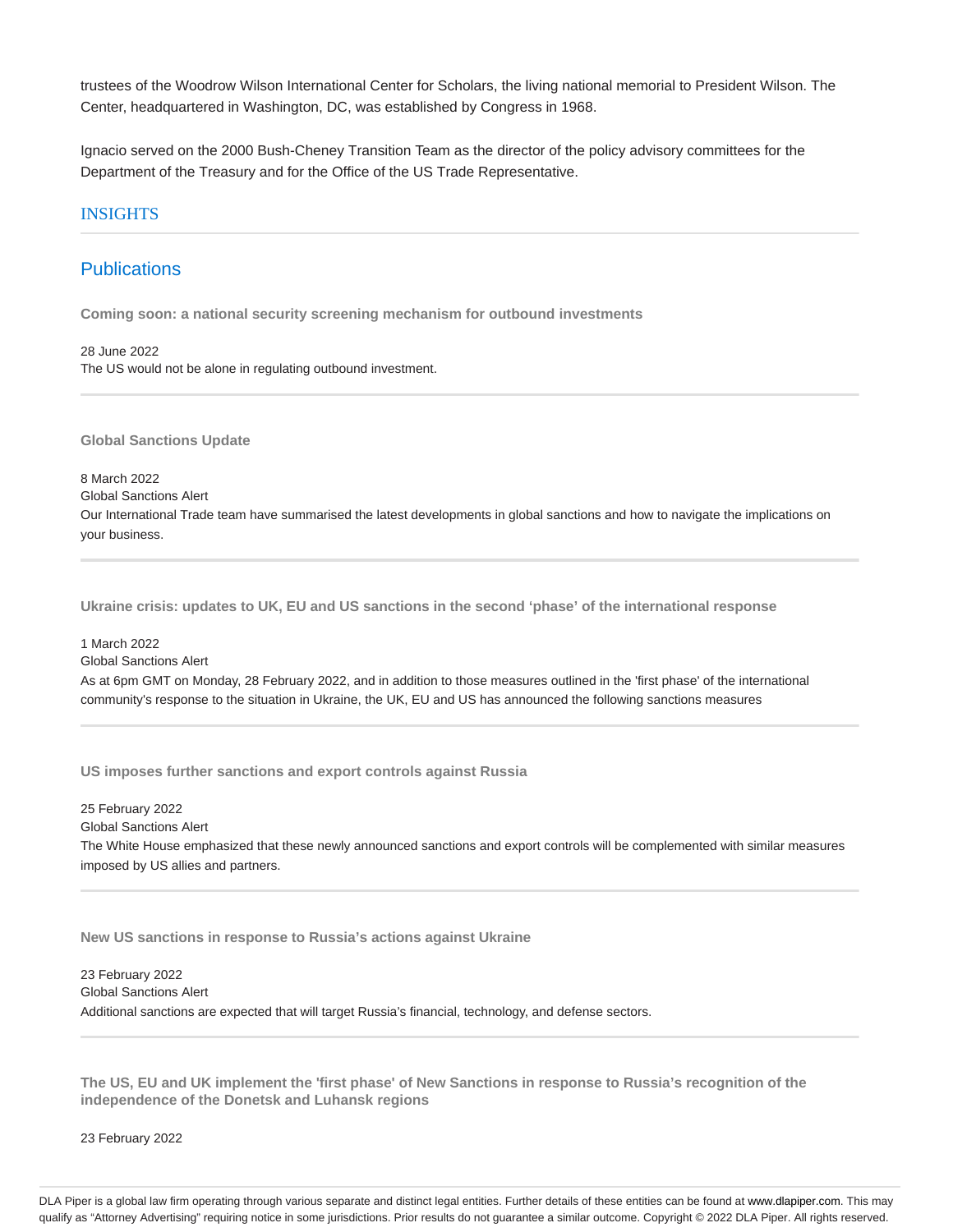#### Global Sanctions Alert

Providing you an up to date summary of the latest US, EU and UK "first phase" sanctions in response to Russia's recognition of the independence of the Donetsk and Luhansk regions.

**Technology, artificial intelligence in focus for the Biden Administration and the 117th Congress**

### 18 March 2021

AI Outlook

Washington sees maintaining and extending US leadership in technological innovation as a vital national security imperative.

**Release of Hong Kong Autonomy Act report paves way for sanctions against foreign financial institutions**

19 October 2020 The report was required under the Hong Kong Autonomy Act.

**The new US-Mexico-Canada trade agreement goes live today**

#### 1 July 2020

USMCA is the first treaty in which complaints of noncompliance by a Mexican facility may be reported to a US government agency for the purpose of investigation and, if appropriate, remediation.

- CFIUS filing fees effective as of May 1, 2020: What you need to know, 5 May 2020
- Hospitality industry update: President signs into law massive COVID-19 relief and economic stimulus package, 3 April 2020
- Coronavirus: Congressional leaders and the Trump Administration reach agreement on massive COVID-19 relief and economic stimulus package, 26 March 2020
- Coronavirus: Several state and local governments issue "shelter in place" orders (United States), 23 March 2020
- Coronavirus: emergency response legislation passed by the Senate; additional stimulus and tax relief expected soon (United States), 18 March 2020
- New regulations reinforce CFIUS's expanded role with respect to foreign investments in the United States, 16 January 2020
- Treasury Department proposes regulations comprehensively implementing FIRRMA and reforming CFIUS national security review, 19 September 2019
- Trump issues Executive Order on securing information and communications technology and services key points, 16 May 2019
- US government sanctions Petróleos de Venezuela, authorizes US persons to engage in certain limited transactions, 29 Jan 2019
- CFIUS pilot program mandates declarations for certain non-controlling investments in critical technologies, 17 Oct 2018
- FIRRMA, reforming CFIUS process, is signed into law, 13 Aug 2018
- Congress finalizes CFIUS reform bill to broaden national security reviews of foreign investments, 25 Jul 2018
- US to re-impose sanctions on Iran as it withdraws from the Joint Comprehensive Plan of Action, 9 May 2018
- "Foreign Governments' Misuse of Federal RICO: The Case For Reform," Washington Legal Foundation Working Paper Series, May 2006
- "Cuban Property Rights and the 1940 Constitution," Florida State University Journal of Transnational Law and Policy, Vol. 3, Spring 1994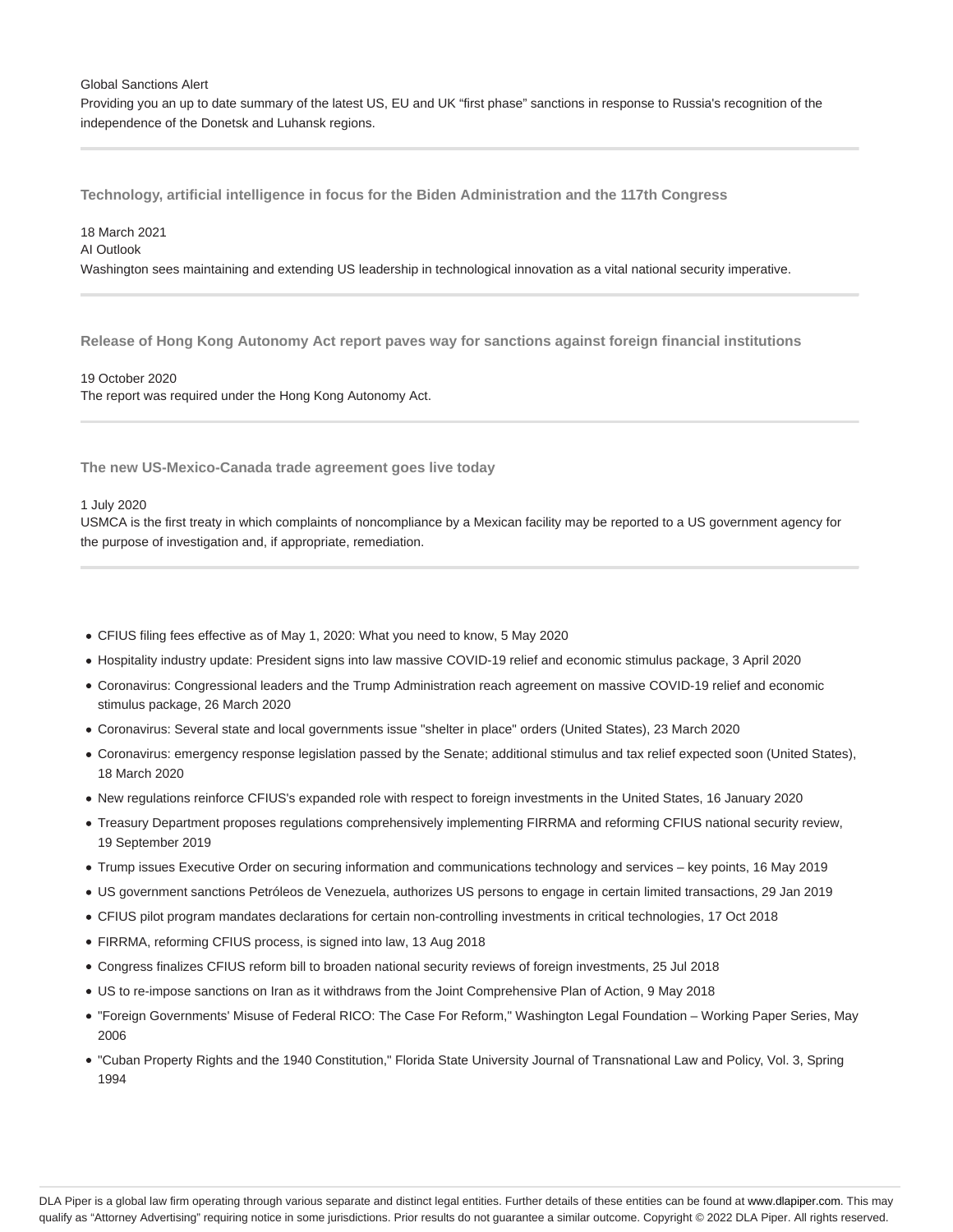# **Events**

# **Previous**

**Biden Administration: New era for foreign investment and trade regulations?**

12 January 2021 | 8:00 - 9:00 CST Biden Administration: New era for foreign investment and trade regulations? Webinar

**Biden Administration: New era for foreign investment and trade regulations?**

12 January 2021 | 21:00 - 22:00 CST Biden Administration: New era for foreign investment and trade regulations? Webinar

**Global International Arbitration Training Day 2020 – Disputes arising from Sino-US tensions**

29 October 2020 **Webinar** 

**US Elections Outlook: Impact on Latin America**

8 October 2020 | 12:00 p.m. ET **Webinar** 

"Overview of U.S. Primary and Secondary Sanctions", Client Training Series, February 2020

"The Legal World is Flat Too: FCPA, Sanctions, FARA and AML", NACDL's 15th Annual White Collar Seminar and Fall Board Meeting, October 2019

"Dealing with Evolving Sanctions in an Era of Anti-blocking Measures", American Conference Institute, AML & OFAC Compliance for the Insurance Industry, January 2019

"Overview of U.S. Primary and Secondary Sanctions", Client Training Series, January 2019

"Chinese Companies Doing Business in the U.S.A.: Navigating the Changes, Challenges and the Opportunities – CFIUS", Client Series in Hong Kong and Shanghai, November 2018

"Overview of U.S. National Security Compliance Issues: The People, the Products and the Deal", March 2017

"Acquiring a U.S. Company or Assets: Preparing for CFIUS (The Committee on Foreign Investment in the United States)", Abu Dhabi, September 2015

"Global Issues Forum: The Ever-Evolving Ukraine/Russia Sanctions Regime", Association of Corporate Counsel, October 2014

"Evolution of Reinsurance Regulation and the Reinsurance Market," Client Series, September 2012

"The United States and Cuba: Implications of an Economic Relationship," Woodrow Wilson Center for International Scholars, Latin America Program, May 2010